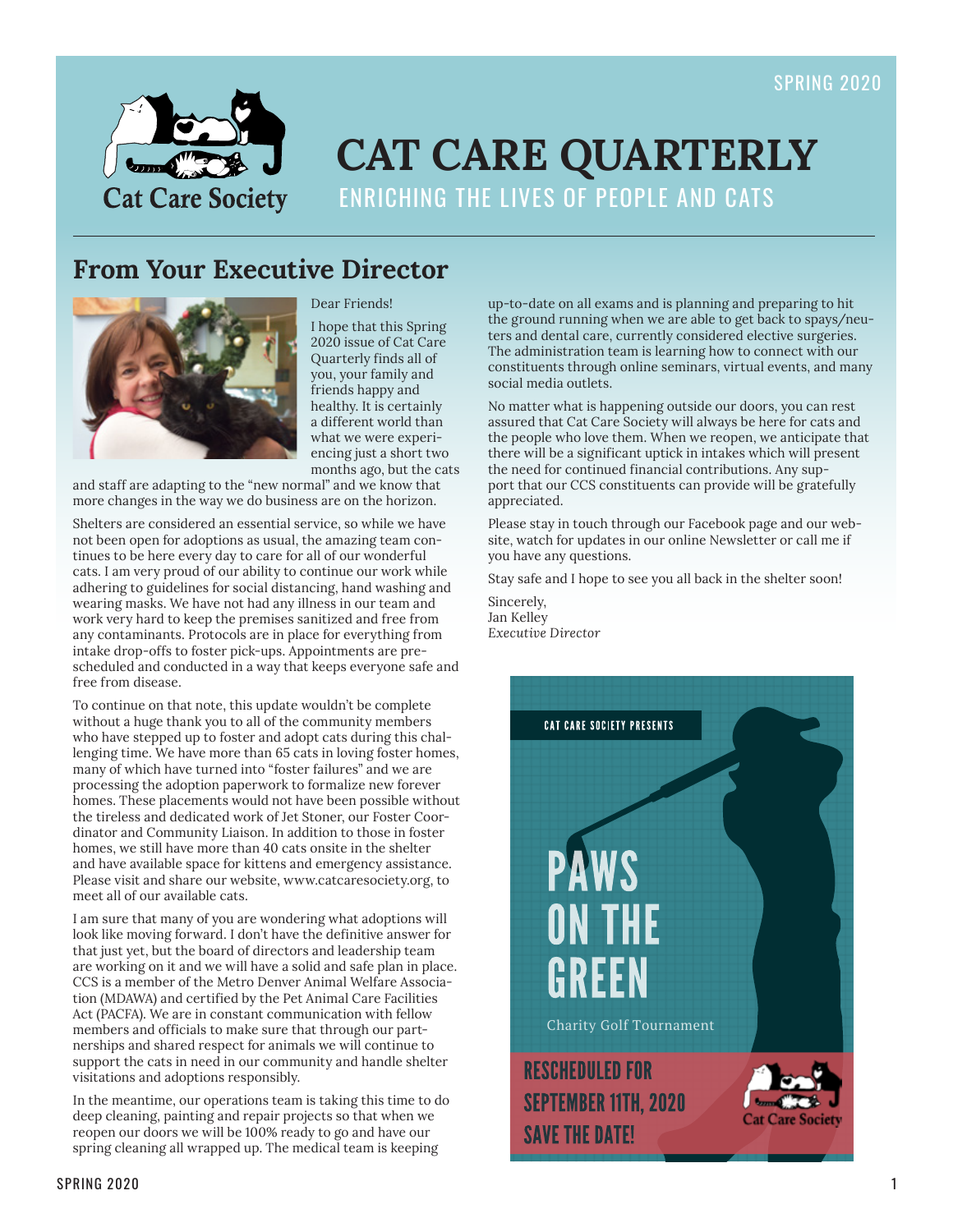#### **CAT CARE QUARTERLY**

the official newsletter of Cat Care Society is published quarterly

> EXECUTIVE DIRECTOR Jan Kelley OPERATIONS MANAGER Nile Bunce

MANAGER OF COMMUNICATIONS AND EDUCATION Kayson Cooper

> DIRECTOR OF ANIMAL HEALTH Molly Dawson

EVENTS MANAGER Jane Dorsey

ADOPTION MANAGER Julia Freeman

VOLUNTEER MANAGER Amy Martin

DIRECTOR OF OUTREACH Suellen Scott

> ACCOUNTANT Terri Terry

PHOTOGRAPHER Cat Miller

FOSTER COORDINATOR Jet Stoner

BOARD OF DIRECTORS Willow Arnold; Linda Brandon; Clyde Dawson; Ken Dobrovolny; Diedra Garcia; Kay Higgins; Linda Hougham; Susan Maness; Marla Stauth

ADVISORY BOARD MEMBERS Ashleigh Arnall; Roger Manke; Janet Patterson-Kane; Gail Tinianow

#### PROGRAMS

Adoptions; Telephone Assistance; Lost and Found; Humane Education Presentations; Spay/Neuter Assistance; Volunteers; Planned Giving; Temporary Care Program; Behavior Counseling; Nibbles & Kibbles Food Bank; Animal Assisted Visitations

NEWSLETTER LAYOUT & DESIGN Chris Hoffmeister





perates a cage-free helter for homeless

and abused cats that provides adoption, counseling, humane education, and community outreach services to enrich the lives of people and cats.

#### **Phoebe:** *Another CCS "Where Are They Now?" Story*

At Cat Care Society we understand that each cat is an individual with its own unique personality and intrinsic value. There is no cat that is too old, too young, too sick, or too sassy to be valued. We believe that every cat deserves a second

chance at a happy life. Last January an elderly cat was brought to a veterinary clinic to be euthanized. Despite being over 15 years old, the cat was bright and alert. The veterinarian convinced the owner to surrender the cat instead, and soon Phoebe found herself at Cat Care Society. Anytime a cat over the age of 8 is brought into the shelter one of the first steps our



medical team takes is to run a senior blood panel to make sure that all organs and internal functions are running smoothly. Phoebe's results showed that the thin cat was suffering from hyperthyroidism; other markers indicated early kidney disease. On top of all of this Phoebe had such severe dental disease that one of her teeth had rotted through her jaw causing an oronasal fistula - a hole connecting her mouth to her nasal passage. Our veterinarian prescribed Phoebe the appropriate medications to manage her conditions and determined that she would need dental surgery despite her age and health-related risks. Severe dental infections pose health threats that reach far beyond the teeth and gums, seeping into the bloodstream and potentially infecting vital organs such as the heart.

Phoebe's dental was a success. But multiple factors were continuing to work against her. The elderly cat came down with an upper respiratory infection (URI), common in shelter cats, especially those who are under stress. As Phoebe's URI worsened she refused food. Since she was already dangerously underweight, our medical team decided to force-feed her through a surgically placed feeding tube. Phoebe was a fighter, and the medical team wasn't willing to give up on her without providing her with every opportunity to succeed.

As Phoebe recovered she was placed in a foster home. She continued to grow stronger until her appetite had increased and her feeding tube could be removed. Unfortunately, this wasn't Phoebe's final

medical experience, and she found herself once again on the operating table to have her oronasal fistula repaired. The operation went smoothly, and Phoebe was soon available for adoption in Cat Care Society's room designated for cats with similar

health concerns.

Phoebe spent the next nine months watching visitors come and go; staff began to wonder if Phoebe wasn't better suited for hospice care due to her advanced age and multiple chronic conditions. This is where Loften and Shelby enter the story. They had visited Cat Care Society several times, along with other area shelters,

looking for their first cat. Little did they know, their first cat was about to choose them! As soon as they sat down to meet cats Phoebe jumped into Shelby's lap, and in their own words "forced them to adopt her". Phoebe's sweet, quirky personality had won them over. Her advanced age and medical history didn't concern them. They knew that they had found the one.

Phoebe received a clean bill of health from their veterinarian, who stated that based on her records she had been in very good hands at CCS. The family shared that "Phoebe's been having a great time here, and we couldn't be enjoying her more. Her

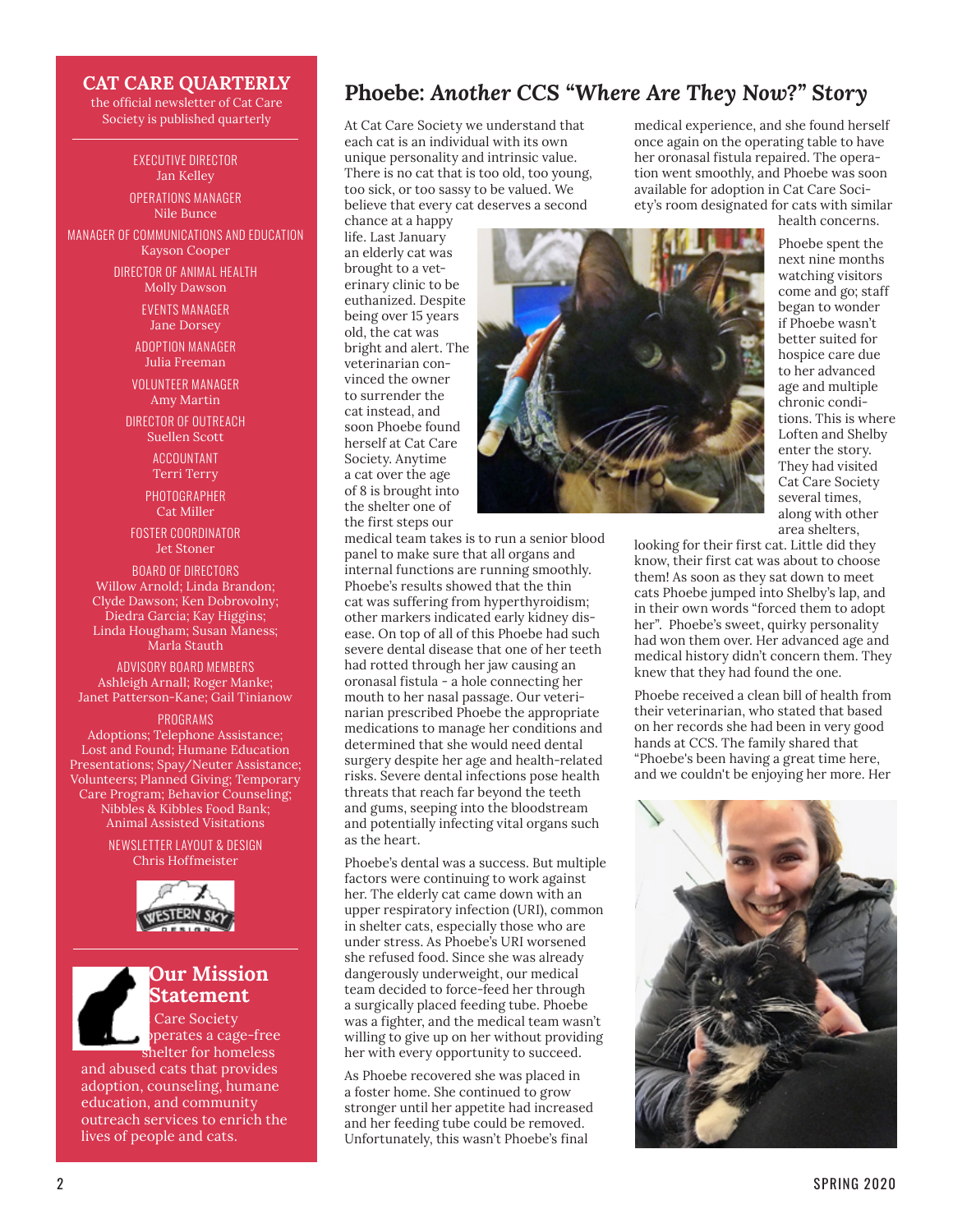

favorite thing is to cuddle up next to (or literally on top of) our chihuahua mix while he's napping. She'll seek out and occupy any lap on the premises, and if you get too comfortable, she'll move up and lie on your chest. She's a messy eater due to her teeth extractions, and we have to give her two medications, but it's a small price to pay for the joy and love she's brought us!

"It's a shame seeing older animals overlooked in the shelters. She's got a funny personality and lots of little quirks that you wouldn't see in a younger cat. It makes me really sad to think about all the families that passed her over due to her age and

medical issues, but that's overshadowed by my thankfulness that CCS took such good care of her and kept her around long enough for us to find her."

For too many cats like Phoebe this story would have ended much earlier; euthanized for being "too old", "too sick", or "too expensive to treat". Cat Care Society is nondiscriminatory in our love for cats, so no cat is ever "too" much of anything to be loved and valued as an individual. But we couldn't do it without your support. Your contribution can help us make sure that cats like Phoebe enjoy all nine of their lives.

#### **Here are some of the ways your donations are put to good use:**

- **\$1,000** A year of care for a special needs or hospice cat
- **\$500** A lifesaving dental surgery for a cat such as Phoebe
- **\$200** A year's worth of medications for a cat such as Phoebe
- **\$100** -Covers the cost to run senior bloodwork for one cat
- **\$50** -Covers the cost to place a feeding tube and save a cats life
- **\$25** Provides a month of prescription food for one cat

CCS can use recurring monthly donations as well as one-time gifts.

Use the attached return envelope, donate online at catcaresociety.org, or drop your gift off at our shelter  $\blacksquare$ 



#### Workplace Giving employer to see it they are the see diviligence in the UI

Check with your employer to see if employer to see if<br>they accomodate payroll deductions or if they support Community Shares of Colorado. Cat Care Society has been a member of Community Shares since 1997.



CCS participates in the CCs participates in the Combined cs participates in the combine<br>Federal Campaign annually, as  $C_1$ an Campaign annually Community Shares a Community Shares member organization.



### **Mike Nevin** *Spotlight Volunteer, Spring 2020*

Mike Nevin is one of those special volunteers we treasure here at Cat Care Society. Just as our shelter is unique and special, so are our volunteers!

Mike called Ohio his home but moved to Denver a few years ago to be with his family and grandchildren. Mike is an accomplished artist, attended art school and has taught high-school art classes.

Although he originally painted landscapes, he discovered over 20 years ago that he really loved to paint horses, specifically draft and carriage horses. Mike still paints in his studio at his home. He has sold his paintings, although that has never been his true goal. He feels that marketing is not why you paint when you are an artist.

An experienced volunteer, Mike came to us over a year ago. He really wanted to be a part of Cat Care. He loved how the cats are cared for and likes that the staff

and volunteers are so friendly and kind. Mike is one of our afternoon feeders and a socializer as well. He likes feeding the cats as it's the first time he is so popular!

Mike has also donated generously to Cat Care and for that, we are most appreciative.

Mike has also served as a guardian to 18 cats; and he currently has two beloved cats of his own, Hobbs and Pepper.

Mike actually loves all animals and is a longtime active supporter of animal rights. Mike has also owned 19 horses and ridden competitively.

But when it comes to cats, Mike says he has loved them all his life. He likes how they are intelligent, have different personalities and behaviors and finds their "mysteries", as he calls them, intriguing.

When not volunteering Mike likes to read, listen to music and take walks. Mike exemplifies why we love our senior volunteers. They

> bring experience, caring, dedication and are lots of fun to have around! The cats know when someone is cool, and they love Mike!

We love him too!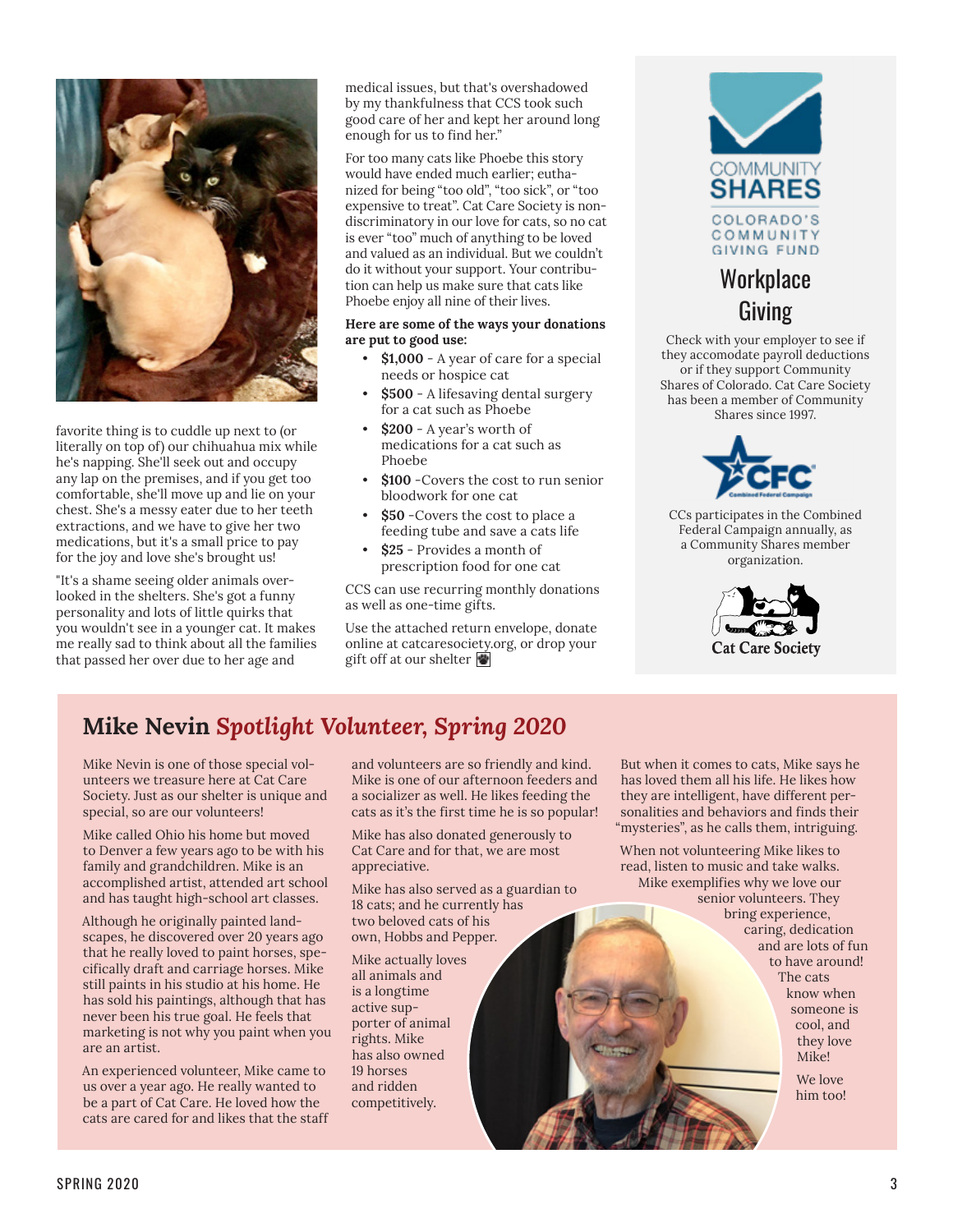

## Save lives while you shop



counselor, or email<br>info@catcaresociety.org for counselor, or email Register your King Soopers Loyalty card to support Cat Care Society every time you use it. Register online at kingsoopers.com, ask an adoption assistance.



 $\Lambda$  as  $\Lambda = \frac{1}{2}$  and  $\Lambda = \frac{1}{2}$  and  $\Lambda = \frac{1}{2}$ Amazon Smile charity and make sure to go to smile amazon com sure to go to smile.amazon.com Select Cat Care Society as your when shopping on Amazon. A portion of your purchase will benefit the cats at CCS.



www.chewy.com/rp/9732 Cat Care Society receives \$20 for every new Chewy.com user when you go to our charity page:





#### **Dear Sue Sioux:**

**My human says that I have stinky breath. She keeps trying to shove a brush covered in gel into my mouth. I have resisted and used my claws to avoid this strange form of torture. She says that it's for my own good, but I know better than that. On an unrelated note, one of my teeth hurts when I eat my favorite treats. How can my human and I move past this dental dilemma and get back to cuddling on the couch?**

#### **– TUNA BREATH**

#### Dear TUNA:

I know it may feel like torture, but I'm afraid your human really does have your health in mind. If you want to look as good as I do at the dig nified age of 19, you'll need to pay close attention to your dental health. To get more information for you, I've reached out to my good friend Laura Hedlin, DVM. You might want to share her tips with your human.

*"Home dental care is extremely important, but it doesn't have to be torture. Start slow. First, help everyone get familiar with the process by gently massaging the outside of your cat's mouth so that it isn't so startling when you try to clean the inside. Once everyone is comfortable with this you can apply a small amount of cat-specific toothpaste to your fingertip and massage the upper outer back teeth. Make sure you never use human toothpaste as it can be toxic. Animal toothpaste is specifically formulated and flavored to be more appealing to our pets. As this becomes more of a daily routine you can gradually move on to gauze wrapped around your finger, and eventually, a cat-specific toothbrush that is the right size and shape for your feline friend's mouth. You don't need to worry about brushing the inside of your cat's teeth, they get cleaned naturally as cats eat. Thankfully the 2-minute brushing rule doesn't apply to cats, and 15-30 seconds a day focusing on the upper and outer tooth surfaces will make a world of difference to your cat's dental health."* For the model of the sake my favorite to help pay from the sake of the sources to for the sources to the sources to the source of the sources of the couch?<br>
Dear TUNA: I know it may feel like torture, but I'm afraid you w

Sorry if that sounds like bad news TUNA, but it really is for your own good. That painful tooth might be bad news too. I've seen lots of my shelter friends come in with painful teeth. Sometimes they won't even eat food or spit it out while they chew because of their dental pain. Here's what Dr. Hedlin says about that:

*"If your cat is experiencing dental pain, abnormally smelly breath, or excessive drooling, it's important for them to see a vet erinarian right away. Even with regular at-home dental care like brushing, more severe dental issues can occur. Fractured, abscessed, or resorbing teeth are very common in cats of all ages. In these instances your cat will need to have dental surgery. This involves pre-anesthetic blood work to ensure proper organ func tion, dental x-rays to pinpoint all problems above and below the gumline, extracting the problematic teeth, and cleaning and pol ishing the rest."*

I know that may sound frightening, but it's very routine surgery. Many of my friends at Cat Care Society and I have had it done, and it helps you look and feel like a kitten again.

– Sue Sioux

#### *Have a question for Sue Sioux?*

Send it to [suesioux@catcaresociety.org](mailto:suesioux@catcaresociety.org) and it may appear in the next edition of Cat Care Quarterly.

**Does your cat need professional dental care?** Visit [catcaresociety.](http://catcaresociety.org/resources) [org/resources](http://catcaresociety.org/resources) to find low-cost veterinary clinics and financial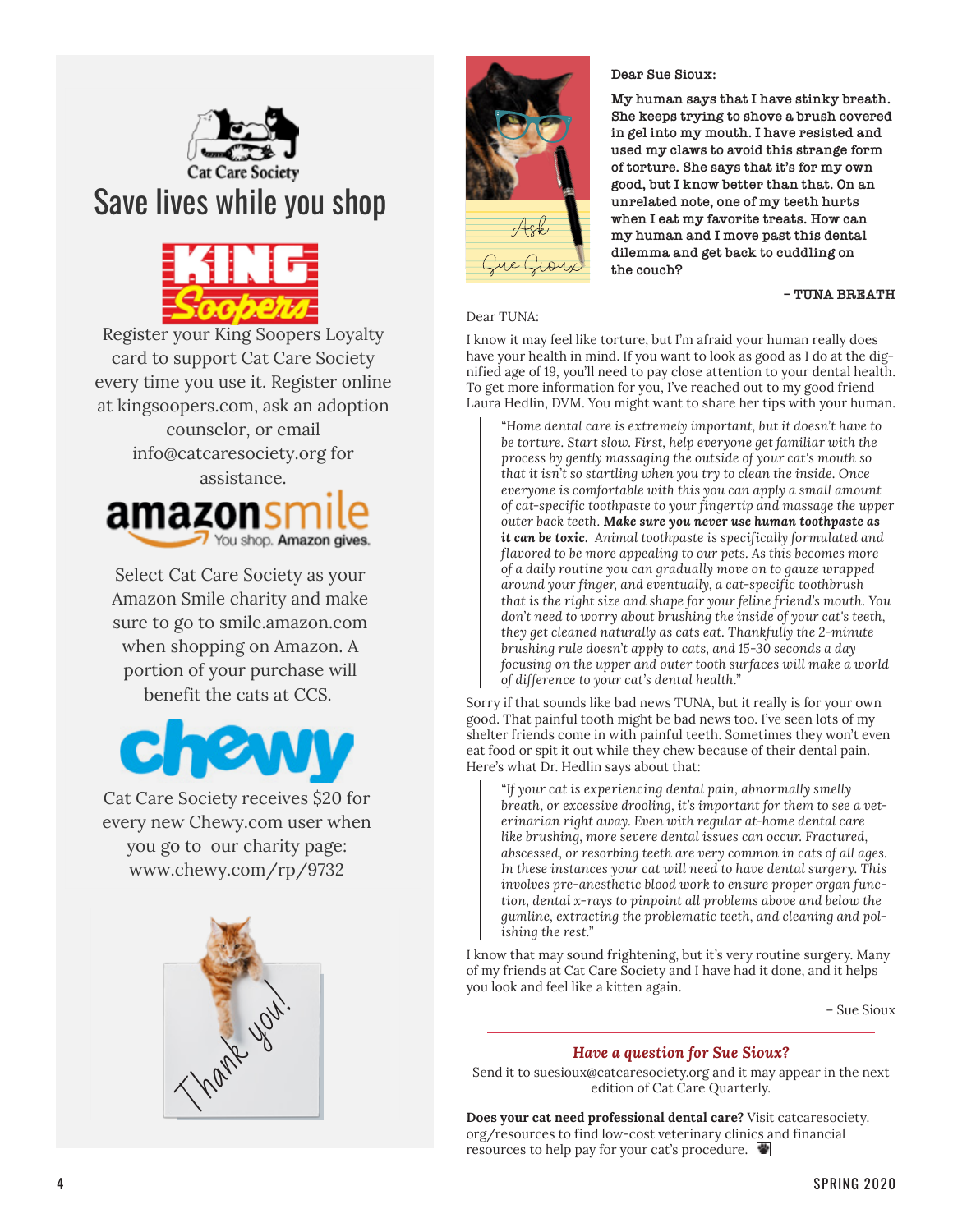

## Gifts Made with Love: July 1 - December 31, 2019

Many thanks to everyone who has made donations in memory of or in honor of someone special! Gifts not listed here will be credited in the next issue of CCQ. (We run about one quarter behind.) Questions? Please call Terri Terry at 720-221-8295 or email her at [tterry@CatCareSociety.org](mailto:tterry@CatCareSociety.org).

**NOTE:** we have switched to a new donor database and will catch up on all memorial and tribute posts in the Summer 2020 edition of Cat Care Quarterly.

| From | <b>Example 12 In Memory of Pets</b>      |
|------|------------------------------------------|
|      |                                          |
|      |                                          |
|      |                                          |
|      |                                          |
|      | Esther AmbroseAndrew                     |
|      | Heidi Ammons  Dizzy "Chancey"            |
|      |                                          |
|      | Patricia Anderson Olivia, Isabel, &      |
|      | Sebastian Anderson                       |
|      |                                          |
|      |                                          |
|      |                                          |
|      |                                          |
|      | Patricia Baker C.C. & Tammy              |
|      | Sharon Ballard Faraji & Noruzi           |
|      |                                          |
|      | Thomas Battaglia Puddy Puddster          |
|      |                                          |
|      | Virginia BellandCatmandu                 |
|      |                                          |
|      | Rosalind Bescheinen  Snookie             |
|      | Sandie Birlauf  Teenie Babie             |
|      | Fred Blackwell All our pets              |
|      |                                          |
|      | Jane BlankenbuehlerGracie & Zoe          |
|      | Amanda Blood  Big Bubba & Oreo           |
|      | Donald & Nikki Brandborg Noodles         |
|      |                                          |
|      | Beverly BreedingJulia                    |
|      |                                          |
|      | Patricia Brewster Emma & Peaches         |
|      | Marilyn Browne Mama Kitty                |
|      | Priscilla BurgardSausha                  |
|      |                                          |
|      | Susan Calhoun-Stuber Murphy, Shiloh,     |
|      | Parker, Jasper & Jasmine                 |
|      | Carol Campbell Calvin                    |
|      |                                          |
|      |                                          |
|      | Carolyn ClarkLucy, Tina, Blackie & Pearl |
|      |                                          |
|      | Nona Clawson  Boston & Dietrich          |
|      | Linda CloseHarley, Tookie & P-Cat        |
|      |                                          |
|      |                                          |
|      |                                          |
|      |                                          |
|      | Cynthia Cox  Patches & Spook             |
|      | Robert Crees  Kismet & Missy             |
|      |                                          |

| Paula Davis. Walter, Ricky, Shelby,                  |  |
|------------------------------------------------------|--|
| Buster, Ming & Holly                                 |  |
| Clyde Dawson  Penny, Alexander & Jezebel             |  |
| Richard Detar  Sam Cooke                             |  |
|                                                      |  |
|                                                      |  |
| Eileen Doherty Cinders & Dusty                       |  |
| Jack Donnell Peaches                                 |  |
|                                                      |  |
|                                                      |  |
|                                                      |  |
| Elizabeth Dunfee Duke, Miss Valentine, Rusty & Libby |  |
|                                                      |  |
| Elizabeth Dymkowski  Amy & Lala                      |  |
|                                                      |  |
| Jared Ervine Puff, Paisley & Emilio                  |  |
| Mary Fairbanks Licorice, Kittinsky & Nebraska        |  |
|                                                      |  |
| Janet Fletcher  Edmond & Ty                          |  |
|                                                      |  |
|                                                      |  |
| Douglas Freeland. Tammy, Venus & Smpokey             |  |
| Kathleen Gaffney Gabby Hansen                        |  |
| Kathleen Gaffney  Gateway Way                        |  |
|                                                      |  |
|                                                      |  |
| Shirley Giauque Mr. Bigglesworth                     |  |
| Michelle GilmanBlackjack                             |  |
| Carolyn Glider  My Soul Cat Noah                     |  |
| Jo Ann GreenwoodJazmyn                               |  |
|                                                      |  |
|                                                      |  |
|                                                      |  |
|                                                      |  |
|                                                      |  |
| Stanley Harvey  Mr. Big Stuff                        |  |
| Pete Hemschoot Punkin Pie                            |  |
|                                                      |  |
| Kathleen Heymans  Ponco                              |  |
| Dave Hildebrand Girl Cat Sylvia & Mr. Pibb           |  |
| Deborah & Jay Hokanson. Toby, George & Koda          |  |
| Jackie Hoke Cecilia, Luna & Moon                     |  |
|                                                      |  |
|                                                      |  |
| Susan HopkinsChelsea Rose                            |  |
| Darlene Howell Kittyboy                              |  |
|                                                      |  |
|                                                      |  |
|                                                      |  |

| Ellen JamraMercury                                    |  |
|-------------------------------------------------------|--|
|                                                       |  |
|                                                       |  |
|                                                       |  |
| Pamela Kaiser Bailey & Simon                          |  |
|                                                       |  |
| Stephanie Kessler Ricky Riccardo                      |  |
|                                                       |  |
|                                                       |  |
| Sherry Korpi Cheeto & Leo                             |  |
|                                                       |  |
| Virgina LewisSimon                                    |  |
|                                                       |  |
|                                                       |  |
|                                                       |  |
|                                                       |  |
| Deborah MacnairJasper                                 |  |
| Sarah MakarechianJasper Kitty                         |  |
| Holly Marshall  Bobbers                               |  |
|                                                       |  |
| Douglas MaulSimba                                     |  |
|                                                       |  |
| Shirley McBroom. Gizzmo, Jake & Taffy                 |  |
| Tracy McCubbinMetz Tillman                            |  |
| Tracey McCulloughLucias                               |  |
|                                                       |  |
|                                                       |  |
|                                                       |  |
| Mike Nevin All the cats in our life                   |  |
| Gary Olsen Lynx, Oisin, Ondine & Panda                |  |
| Sharon Palmer Kasper                                  |  |
| Patti Parson Lizzie B., Marie Claire & Lucy the Kitty |  |
| Elaine Patnoi Cleo                                    |  |
| Margaret Phillips CC, Chantel, Fiona, Sherman, Kelly, |  |
| Khloe, Mr. Black, Olive, May, Phil, Shambika, Yale    |  |
| Arlene Pickett Grinch & Lady                          |  |
| Marina Pugacheva Chundra & Arisha                     |  |
| Michelle Rabatin Bigger & Licorice                    |  |
|                                                       |  |
|                                                       |  |
| Roberta Renard Sonya                                  |  |
|                                                       |  |
|                                                       |  |
| Kari Sanders Chloe                                    |  |
|                                                       |  |
|                                                       |  |
|                                                       |  |
|                                                       |  |
| Carolee Shaw Amee, Jan B & Thor                       |  |
|                                                       |  |
|                                                       |  |
|                                                       |  |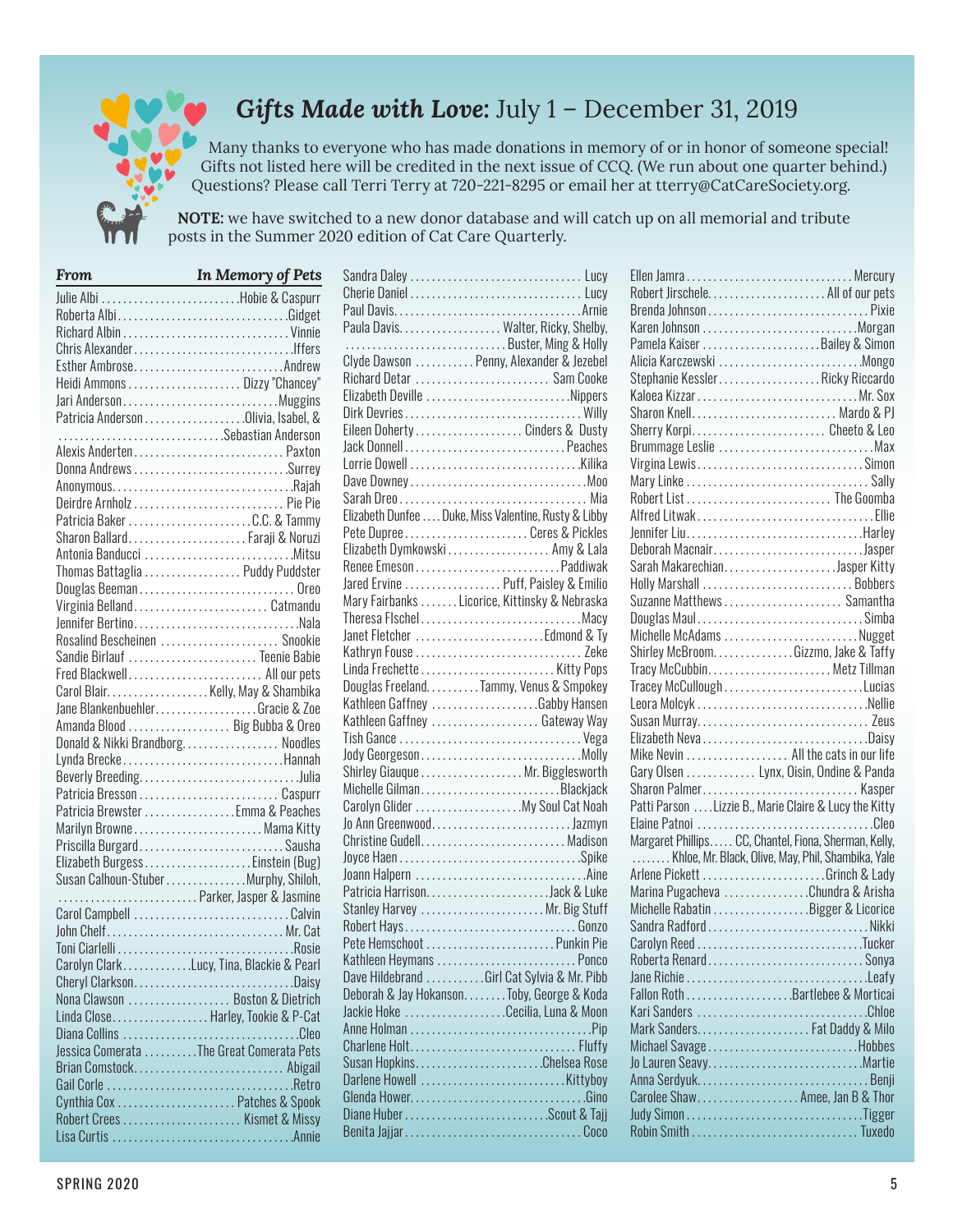| From | <b>Example 12 In Memory of Pets (cont.)</b>                                |
|------|----------------------------------------------------------------------------|
|      |                                                                            |
|      | Jay Stateler  Rascal & Lisa                                                |
|      |                                                                            |
|      |                                                                            |
|      | Patricia Stromberg Figaro & Yoshi                                          |
|      |                                                                            |
|      |                                                                            |
|      |                                                                            |
|      |                                                                            |
|      | Elaine & Robert Terhune  Taffy & Tigger                                    |
|      |                                                                            |
|      |                                                                            |
|      |                                                                            |
|      | Darian Throop  Missy & Princess                                            |
|      | Stephanie Tritano Resses Pieces                                            |
|      | Margaret Trzos Mr. Shoes                                                   |
|      | Sue Uyeda  Shasta, Penguin & Seal<br>Lorna & Don VanMeter Smokey           |
|      |                                                                            |
|      |                                                                            |
|      | Michelle Vig Armani & (Con)Tessa                                           |
|      |                                                                            |
|      | Ann WaiteGandi & Papow                                                     |
|      | Lisa Ward Robbie & Molly                                                   |
|      | Jeffrey & Angie Waters Houdie & Lily                                       |
|      | Karen Weismeyer Pepper & Glory                                             |
|      | Catherine & Denny Westervelt Annie-boo                                     |
|      | Gari Westkott  Barry Bonds                                                 |
|      | Davis WilliamsGi-Gi                                                        |
|      |                                                                            |
|      | Cordy Womack  Blosom, Miles & Blason                                       |
|      | Dianne Wood-NicolettiAjax                                                  |
|      | Edward Wood-Prince Tesa                                                    |
|      | Christine Woodard Mercedes                                                 |
|      | Jean WoodfordNomar                                                         |
|      | Jean Wulf all the Wulf Cats                                                |
|      | Georgine Zalesky  Princess & Snowbe                                        |
|      |                                                                            |
| From | <b>In Memory of Person</b>                                                 |
|      | Rosella Ameluxen Frances Walloch                                           |
|      | Bennie Anderson Joan "George" Johnson                                      |
|      |                                                                            |
|      |                                                                            |
|      | Anonymous. Dean & Dalton Johnson                                           |
|      |                                                                            |
|      | Sallie Baierlein. Elizabeth & Lou Cilento                                  |
|      | Ada Bakogianis  Neena (Bakogianis Pet)                                     |
|      |                                                                            |
|      | Delores Beckett-Pastirchak Scott Swanson                                   |
|      |                                                                            |
|      |                                                                            |
|      | Fred Blackwell Valerie Sanders                                             |
|      |                                                                            |
|      | Emily Burns Violet Georgia Tyler                                           |
|      |                                                                            |
|      |                                                                            |
|      | Jessica Comerata  Pat Bowlen                                               |
|      | Marsha CrestAlan Hull                                                      |
|      |                                                                            |
|      | Iris Desmarteau Alan J. Desmarteau<br>Done Plumbing & HeatingLinda Roberts |
|      |                                                                            |

| Meredith Ettenberg. Jackie Moorhead            |                                            |
|------------------------------------------------|--------------------------------------------|
|                                                |                                            |
| George Frantz Shirley Gaylor                   |                                            |
| Thomas Frerichs Jean Frerichs                  |                                            |
|                                                |                                            |
|                                                |                                            |
| David Hagerman Linda Mae Eichman               |                                            |
| Dorothy Hanson-Zidel  Brett Bathey             |                                            |
| Roslyn Heise Carole Eisler                     |                                            |
|                                                |                                            |
| Johnathan Kastner  Linda Mae Eichman           |                                            |
| Amy Keller  Amy Keller                         |                                            |
| Kevin & Jackie Keller  Charles & Louise Walden |                                            |
| Marcia Ketchum Nancy Ketchum-Marks             |                                            |
| Sandra Koehler Linda Mae Eichman               |                                            |
|                                                |                                            |
| Korman Family Linda Mae Eichman                |                                            |
|                                                |                                            |
| Ann Kuharski Linda Mae Eichman                 |                                            |
|                                                |                                            |
| Judith Leonard Linda Mae Eichman               |                                            |
| Carol LevinsonGertrude Weiss                   |                                            |
|                                                |                                            |
| Holly Marble Ardeane Nimmo                     |                                            |
| Kimberly Marcantonio  Linda Mae Eichman        |                                            |
|                                                |                                            |
| Kirsten McAdoo Pamela Rodriquez                |                                            |
|                                                |                                            |
| Amy McBeth. Mary Ann & A. Grant Dean           |                                            |
|                                                |                                            |
|                                                | Ryan McGee Gary James "Goodheart" Morrison |
| Joey MichaelsJoe O'Connor                      |                                            |
|                                                |                                            |
| Nicole Navratil Linda Mae Eichman              |                                            |
|                                                |                                            |
| Debbie O'Reilly Mary Daniels                   |                                            |
| Alyssa Obradovich  Linda Mae Eichman           |                                            |
| Mikkilynn Olmsted  Violet Georgia Tyler        |                                            |
|                                                |                                            |
| Arlene Pickett Laura Banks Lewis               |                                            |
| Laura Pyle Sally Pyle                          |                                            |
| Dawn Rabick  Brett Bathey                      |                                            |
|                                                | Sally RehnerJanet Decker                   |
| Joanne Robinson Chama Lemanski                 |                                            |
| Karla Sanders  Linda Mae Eichman               |                                            |
|                                                |                                            |
|                                                |                                            |
| Garry Scoggin Taren Kay Graham                 |                                            |
| Catherine Skokan Thomas Skokan                 |                                            |
| Sean Smith Linda Mae Eichman                   |                                            |
| Cheri Talbot  Elthea Florman                   |                                            |
| Anthony Tamburello Liz Sutliff                 |                                            |
|                                                |                                            |
|                                                |                                            |
|                                                |                                            |
| Mallory Weeman Sharon Berger                   |                                            |
|                                                |                                            |
|                                                |                                            |
|                                                | Emily Young  Linda Mae Eichman             |

| From                                                                        | In Honor of Pets |
|-----------------------------------------------------------------------------|------------------|
| Judene Amidei Buster & Chester                                              |                  |
|                                                                             |                  |
| Nadia ArchuletaLindemann                                                    |                  |
| Shannon Argentati Cookie Boy                                                |                  |
| Dan Arnold $\ldots, \ldots, \ldots, \ldots, \ldots, \ldots, \ldots$ . Roman |                  |

| Carol Baker  Whispurr & Purrseus                         |
|----------------------------------------------------------|
| Chris Biermann Charlie & Lenore                          |
|                                                          |
|                                                          |
|                                                          |
| Sally Blanchard Luke Skywalker & Princess Leia           |
| Dianne BlumerCarmelo                                     |
| Mary Borchers Papi & all our kitties                     |
|                                                          |
| Amanda Breeding Miss Lady                                |
|                                                          |
|                                                          |
| Lori Bruchis Shadow                                      |
|                                                          |
|                                                          |
|                                                          |
| Carolyn Carder  Benji & Koki                             |
|                                                          |
| Jessica Comerata Our Beloved Pets                        |
|                                                          |
| Diane Dunn Mr Whitney                                    |
|                                                          |
|                                                          |
|                                                          |
|                                                          |
|                                                          |
|                                                          |
| Martha Fisher  Sassy, Shelby & Patches                   |
|                                                          |
|                                                          |
| Maryann & Wesley Fox  Willow, Zoomie & Midnight          |
|                                                          |
|                                                          |
| Cindy Freriks Rocky aka Babyboy                          |
|                                                          |
|                                                          |
|                                                          |
|                                                          |
|                                                          |
| Kim GutowskiLona & Simba                                 |
| Judith Halverson All our beloved cats                    |
|                                                          |
| Robert HaysKosmo                                         |
|                                                          |
|                                                          |
| Jane Hedlund  Maverick                                   |
| Janee Helgren Birdee & Lovee Ann                         |
| Gerdika Hesche-Elberfeld Burt                            |
|                                                          |
| Kathleen Heymans  Eliza f/k/a Tootsie                    |
|                                                          |
| Jan Horney Glory                                         |
|                                                          |
|                                                          |
|                                                          |
|                                                          |
|                                                          |
|                                                          |
|                                                          |
| Barbara KleinRoxie                                       |
| Chris Lange Junior & Sweetie Lange                       |
| Leigh Leger Jared the Cat                                |
|                                                          |
|                                                          |
| John Lodenkamper Tinkerbelle                             |
| Dianna Lyons  Kit Carson, Sidney & BJ                    |
|                                                          |
| Leah Marie Spike & Kiki Dee                              |
|                                                          |
| Susan McCaffery Pumpkin                                  |
|                                                          |
| Kellen McCarvel Snickers                                 |
| Krista McFarland Scotty The Cat McFarland                |
| Richard Miller Freddy & Rockie                           |
|                                                          |
|                                                          |
|                                                          |
|                                                          |
|                                                          |
| Marty Ann O'Neill Simba O'Neill                          |
| Margaret O'RourkeTinkerbelle                             |
| Dee Pierce  Marley & Tommy<br>Cynthia Place Duncan & Tig |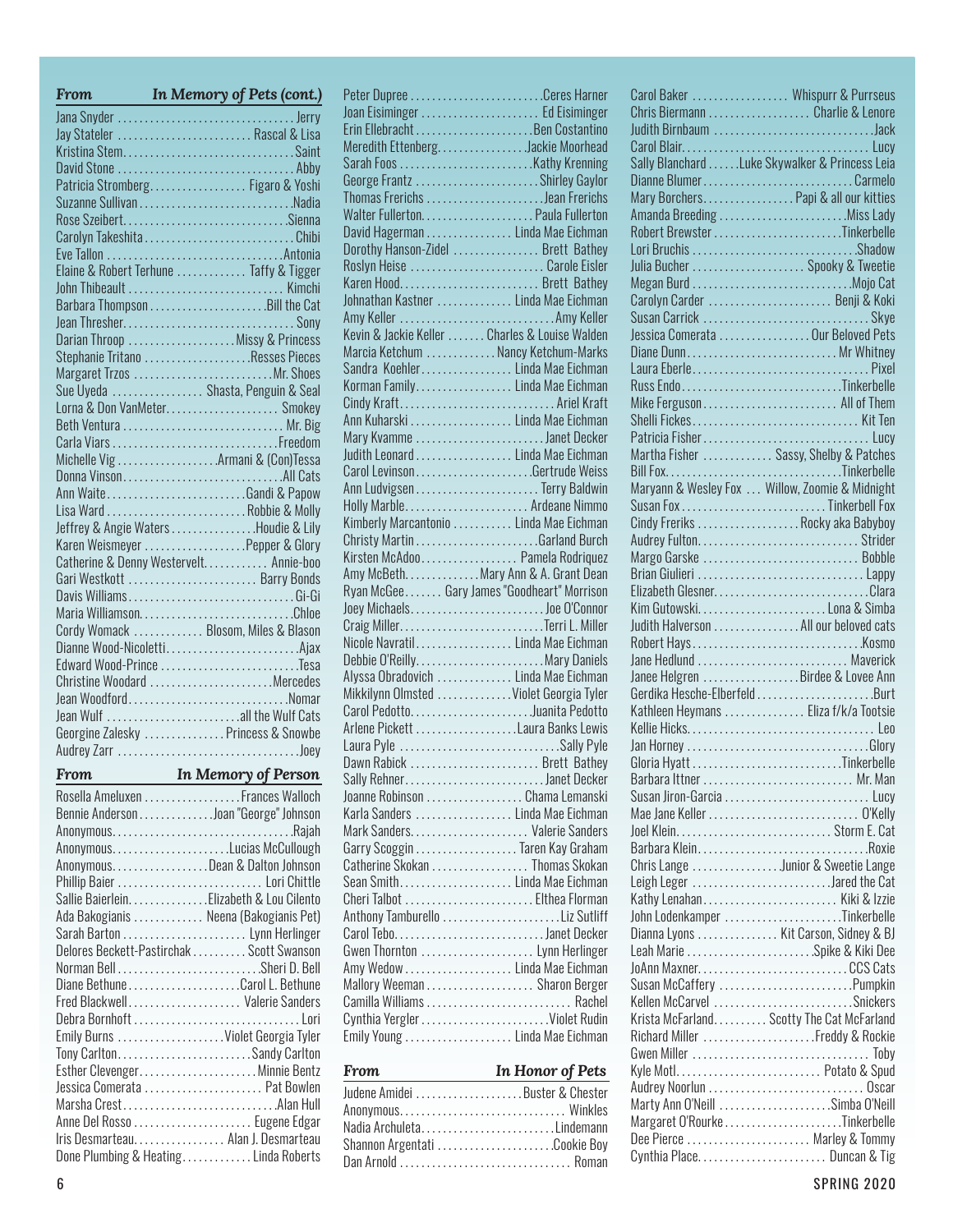| Robert Smith Marshmellow & Theo    |  |
|------------------------------------|--|
|                                    |  |
|                                    |  |
|                                    |  |
|                                    |  |
|                                    |  |
| Cheryl Wahlheim Mozart             |  |
| Laura WaligorskiOllie, Molly & Fee |  |
|                                    |  |
| Christopher Weiss Stella           |  |
| Katherine ZiegenfusRuby the Cat    |  |
| Freddi Zitter-SmithTinkerbelle     |  |
|                                    |  |

| From | In Honor of Person             |
|------|--------------------------------|
|      |                                |
|      | AnonymousSarah Borchers-Reed   |
|      |                                |
|      |                                |
|      | Sarah Bartell  Kerry Mulhovich |
|      |                                |
|      | Todd Belanger  Sydney Haller   |
|      | Doreen BergerRobin Wright      |
|      |                                |
|      | Mary BorchersDoug Reed         |
|      | Celisa Bryant Pam Davis        |
|      | Joel Cannon  Bonnie Solan      |

| Shirley CerveneJane Froman                         |  |
|----------------------------------------------------|--|
| John Chavez  Consuelo Chavez                       |  |
| Gail Condon Jeannie & Stanly Godbold               |  |
| Patricia Constantino. Erin & Harley Ellebracht     |  |
|                                                    |  |
|                                                    |  |
| Marshall Dixon. R. Dale Brown & Kelly Ambler       |  |
| Terry Eilertsen Grant & Luella Denn                |  |
|                                                    |  |
| Mike Ferguson Doug Reed                            |  |
| Lynda Fleckenstein Employees & Volunteers          |  |
|                                                    |  |
| Pauline Fumagalli Regina & Joris Brinkerhoff       |  |
| Pauline Fumagalli Tonia, John & Pat The Cat Wilson |  |
|                                                    |  |
|                                                    |  |
|                                                    |  |
| Hampden Heights Garden Club Mary L Campbell        |  |
| Tasha Heatherton Dr. Kirpal Singh                  |  |
| Joseph Hiatt Lorelei Chattle                       |  |
|                                                    |  |
| Angela Rose Howard Dave Genco                      |  |
|                                                    |  |
|                                                    |  |
|                                                    |  |
| Johnathan Kastner  Nancy Schmidt Kastner           |  |
|                                                    |  |
|                                                    |  |
| Ramona LidmilaChristina M Pilonetti                |  |
|                                                    |  |
|                                                    |  |
|                                                    |  |
| John Macdonald James DJ Steiner                    |  |
| Sarah Makarechian. Dave Makarechian and Family     |  |
|                                                    |  |

| Sarah MakarechianHassan Makarechian          |
|----------------------------------------------|
|                                              |
| Sarah MakarechianVirginia Bordignon          |
|                                              |
|                                              |
| Edith McDaniel. Ida & Marilyn Quintin        |
| Amy L McKeanMarilyn & Ida Quinton-Cooper     |
| Glenna McKelby Monica & Pat Craig            |
| Wild Animal Sanctuary                        |
| Michael Mendralla Martine Mendralla          |
|                                              |
| Lisa Miller Masslich  Tish Masslich          |
|                                              |
| Charl Norloff Hilde & Dan Pearson            |
| Christine Orr  Katherine Orr                 |
|                                              |
| Rebecca PalmeriSteve Palmeri                 |
| Becker Parkhurst-Strout Tara Williamson      |
|                                              |
| Dee Pierce  Tommy & Marley Pierce            |
|                                              |
|                                              |
| Carrie Sarlund Robin & Marty Wright          |
| Suellen Scott Jan, Jane, Amy, Terri & Sheila |
|                                              |
|                                              |
| Jack Stone Jack Stone                        |
|                                              |
| John Tice Cathy Newkirk                      |
|                                              |
|                                              |
|                                              |
|                                              |
| Kathryn Yankowsky Stuart Gordon              |
| Sherry Zoeller  Linda Pierce                 |



# *Calling all artists!*

Cat Care Society is looking for artists for Tails of the Painted Cat 2021. **New this year: Painted Dogs!**

Visit www.catcaresociety.org to learn more and apply

Sign up for our bi-weekly Mewsletter at **[catcaresociety.org](http://catcaresociety.org)** to be the first to know about upcoming events and shelter news!



bi-weekly Mewsletter at

know about